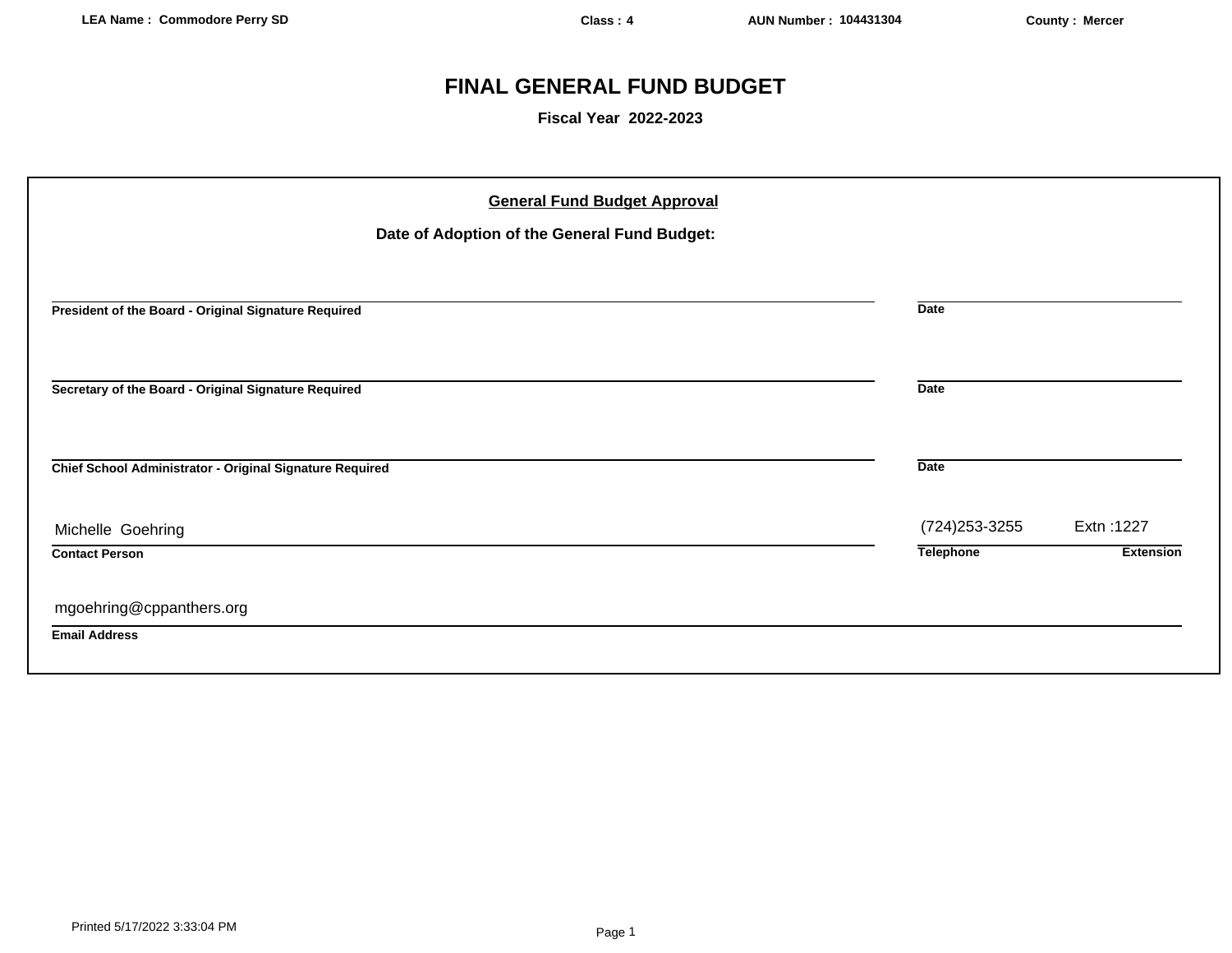# **CERTIFICATION OF ESTIMATED ENDING FUND BALANCE FROM 2022-2023 GENERAL FUND BUDGET**

24 PS 6-688

(10/2010)

| <b>SCHOOL DISTRICT:</b> | COUNTY: | AUN :     |
|-------------------------|---------|-----------|
| Commodore Perry SD      | Mercer  | 104431304 |

No school district shall approve an increase in real property taxes unless it has adopted a budget that includes an estimated, ending unreserved undesignated fund balance (unassigned) less than the specified percentage of its total budgeted expenditures:

| <b>Total Budgeted Expenditures</b>    | <b>Fund Balance % Limit</b><br>(less than) |
|---------------------------------------|--------------------------------------------|
| Less Than or Equal to \$11,999,999    | 12.0%                                      |
| Between \$12,000,000 and \$12,999,999 | 11.5%                                      |
| Between \$13,000,000 and \$13,999,999 | 11.0%                                      |
| Between \$14,000,000 and \$14,999,999 | 10.5%                                      |
| Between \$15,000,000 and \$15,999,999 | 10.0%                                      |
| Between \$16,000,000 and \$16,999,999 | 9.5%                                       |
| Between \$17,000,000 and \$17,999,999 | $9.0\%$                                    |
| Between \$18,000,000 and \$18,999,999 | 8.5%                                       |
| Greater Than or Equal to \$19,000,000 | 8.0%                                       |

Did you raise property taxes in SY 2022-2023 (compared to 2021-2022 )? Yes

No

x

If yes, see information below, taken from the 2022-2023 General Fund Budget.

| <b>Total Budgeted Expenditures</b>                                                   |     | \$10389359 |
|--------------------------------------------------------------------------------------|-----|------------|
| Ending Unassigned Fund Balance                                                       |     | \$6181909  |
| Ending Unassigned Fund Balance as a percentage<br>(%) of Total Budgeted Expenditures |     | 59.50%     |
| The Estimated Ending Unassigned Fund Balance is within the allowable limits.         | Yes |            |
|                                                                                      | No  | x          |
| I hereby certify that the above information is accurate and complete.                |     |            |

# SIGNATURE OF SUPERINTENDENT **EXAMPLE 20** ON THE SIGNATURE OF SUPERINTENDENT

DUE DATE: AUGUST 15,2022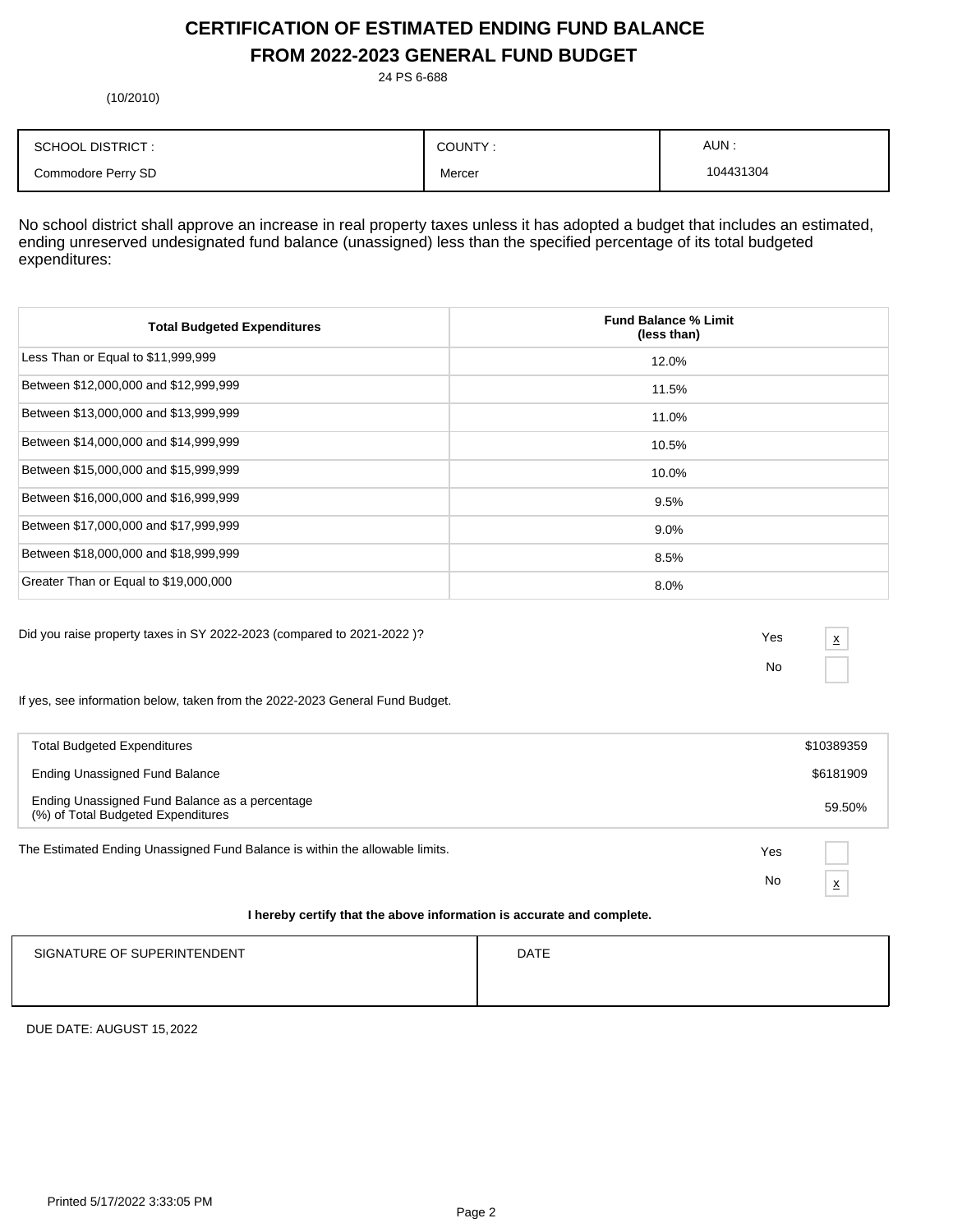# **CERTIFICATION OF USE OF PDE-2028**

# **FOR PUBLIC INSPECTION OF 2022-2023 PROPOSED BUDGET**

24 PS 6-687(a)(1)

(03/2006)

| <b>School District Name:</b> | County :      | <b>AUN Number</b> |
|------------------------------|---------------|-------------------|
| <b>Commodore Perry SD</b>    | <b>Mercer</b> | 104431304         |

Section 687(a)(1) of the School Code requires the president of the board of school directors of each school district to certify to the Department of Education that the proposed budget was prepared, presented and will be made available for public inspection using the uniform form prepared and furnished by the Department of Education.

**I hereby certify that the above information is accurate and complete.**

| <b>SIGNATURE OF SCHOOL BOARD</b><br><b>PRESIDENT</b> | <b>DATE</b> |
|------------------------------------------------------|-------------|
|                                                      |             |

**DUE DATE: IMMEDIATELY FOLLOWING ADOPTION OF PROPOSED FINAL GENERAL FUND BUDGET**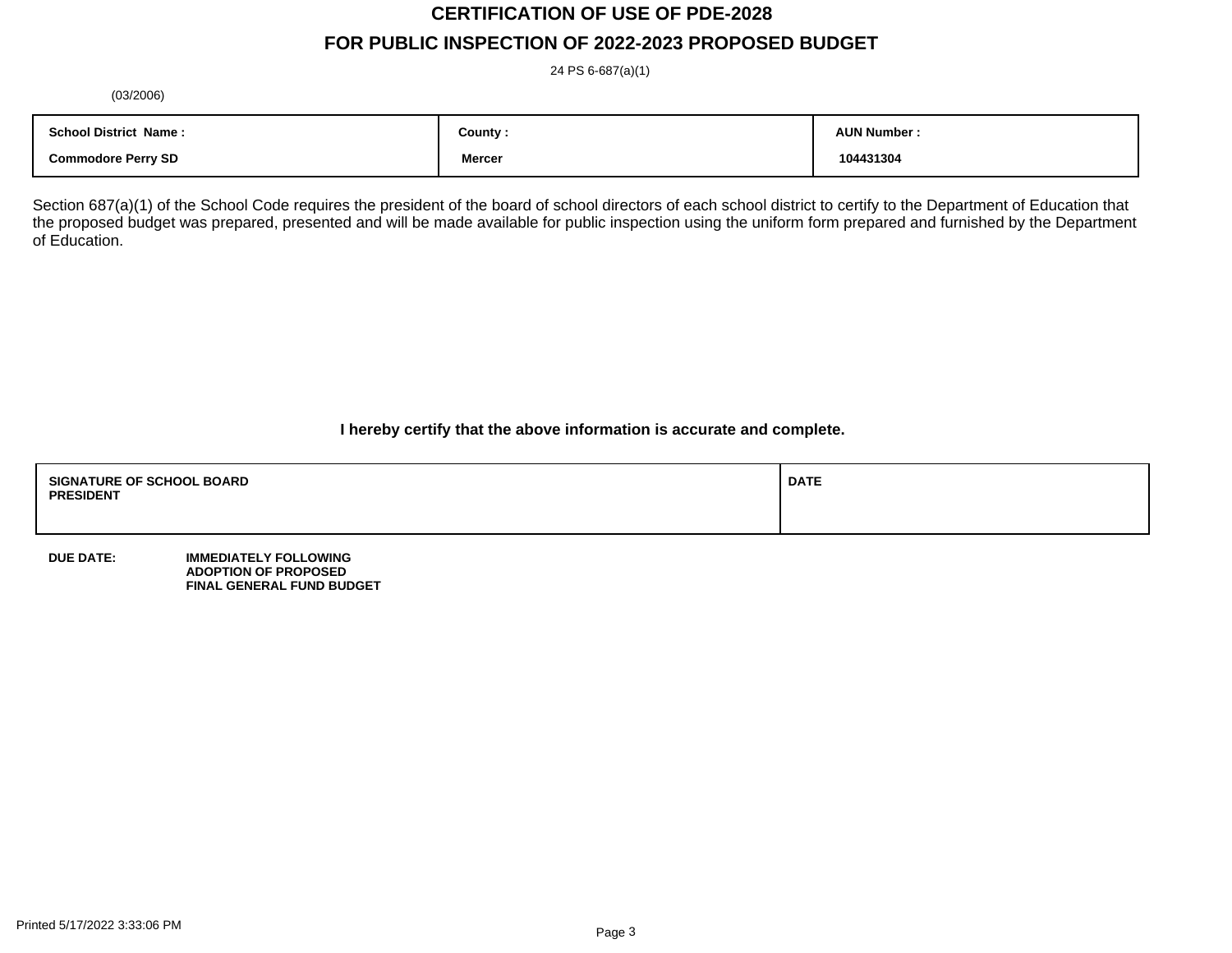**LEA : 104431304 Commodore Perry SD**

Printed 5/17/2022 3:33:07 PM

**Val Number Description Justification**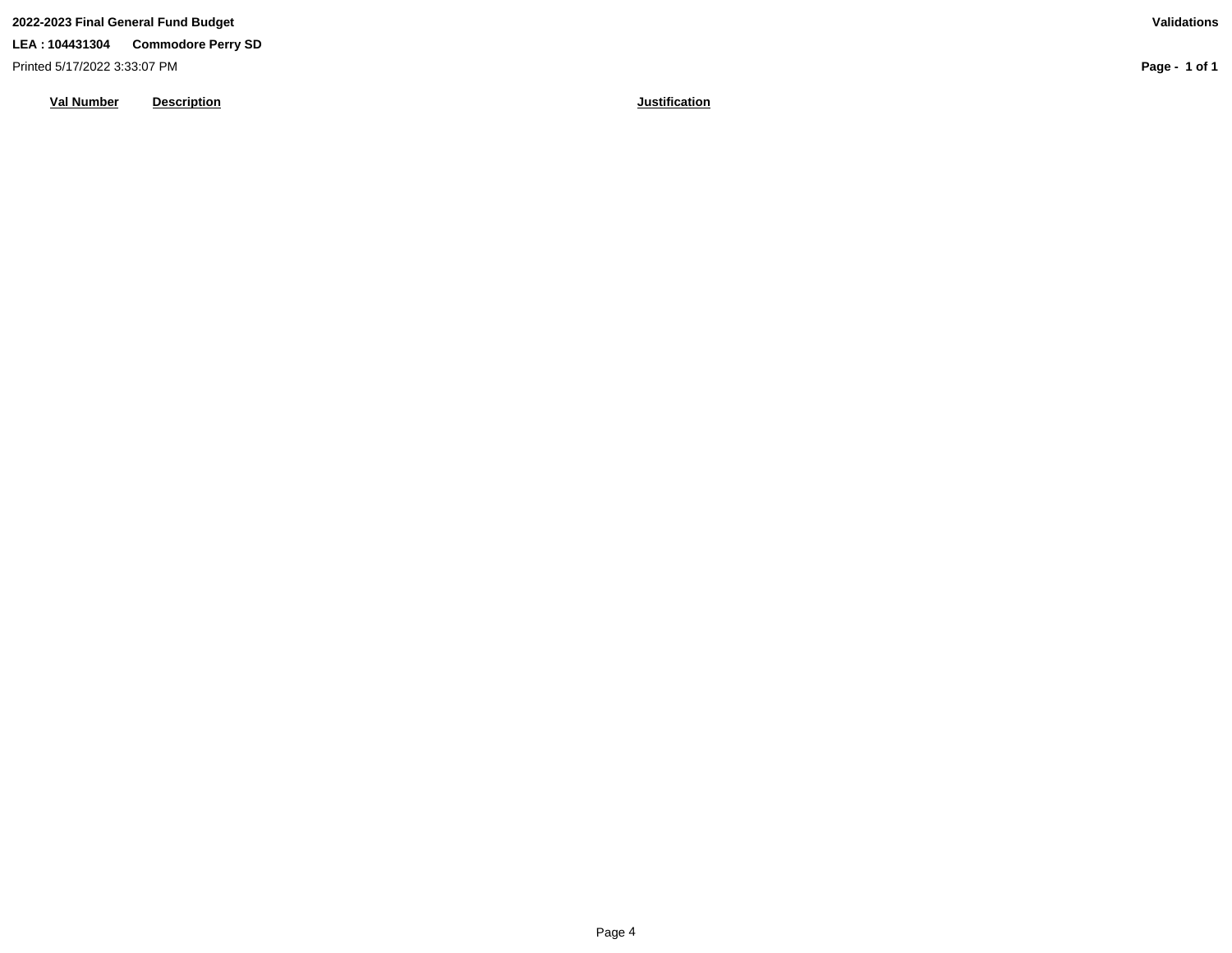| <b>ITEM</b>                                                                                                                                           | <b>AMOUNTS</b> |              |
|-------------------------------------------------------------------------------------------------------------------------------------------------------|----------------|--------------|
| Estimated Beginning Unreserved Fund Balance Available for Appropriation and Reserves Scheduled For Liquidation<br><b>During The Fiscal Year</b>       |                |              |
| 0810 Nonspendable Fund Balance                                                                                                                        |                |              |
| 0820 Restricted Fund Balance                                                                                                                          |                |              |
| 0830 Committed Fund Balance                                                                                                                           | 5,150,235      |              |
| 0840 Assigned Fund Balance                                                                                                                            | 784,326        |              |
| 0850 Unassigned Fund Balance                                                                                                                          | 1,460,541      |              |
| Total Estimated Beginning Unreserved Fund Balance Available for Appropriation and Reserves Scheduled For Liquidation<br><b>During The Fiscal Year</b> |                | \$7,395,102  |
| <b>Estimated Revenues And Other Financing Sources</b>                                                                                                 |                |              |
| 6000 Revenue from Local Sources                                                                                                                       | 2,582,100      |              |
| 7000 Revenue from State Sources                                                                                                                       | 6,111,826      |              |
| 8000 Revenue from Federal Sources                                                                                                                     | 482,240        |              |
| 9000 Other Financing Sources                                                                                                                          |                |              |
| <b>Total Estimated Revenues And Other Financing Sources</b>                                                                                           |                | \$9,176,166  |
| Total Estimated Fund Balance, Revenues, and Other Financing Sources Available for Appropriation                                                       |                | \$16,571,268 |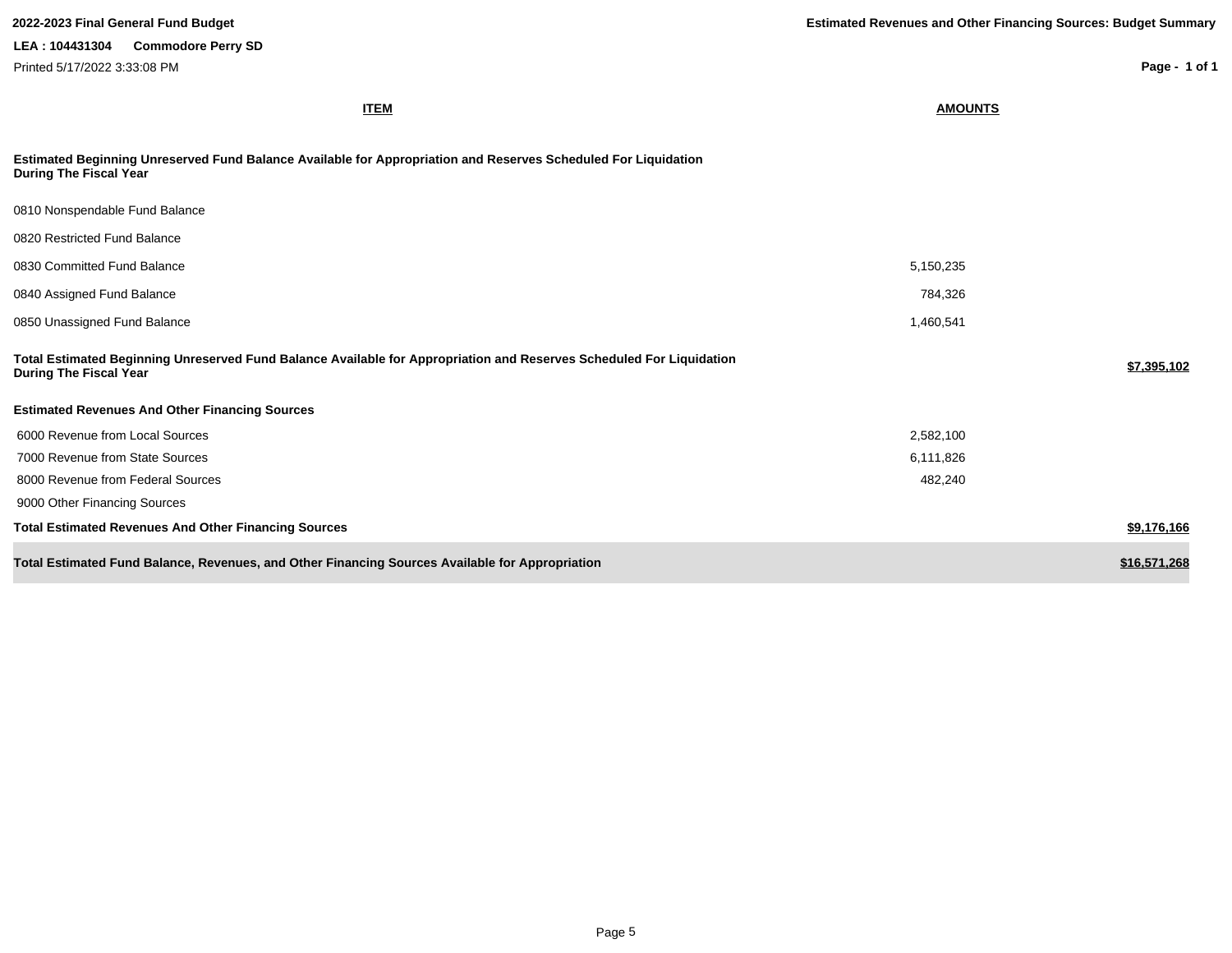#### **LEA : 104431304 Commodore Perry SD**

Printed 5/17/2022 3:33:09 PM

**Page - 1 of 1**

|  |  |  |  |  | <b>REVENUE FROM LOCAL SOURCES</b> |  |
|--|--|--|--|--|-----------------------------------|--|
|  |  |  |  |  |                                   |  |

| 6111 Current Real Estate Taxes                                                                                                                           | 1,925,000         |
|----------------------------------------------------------------------------------------------------------------------------------------------------------|-------------------|
| 6113 Public Utility Realty Taxes                                                                                                                         | 2,300             |
| 6114 Payments in Lieu of Current Taxes - State / Local                                                                                                   | 2,800             |
| 6120 Current Per Capita Taxes, Section 679                                                                                                               | 11,500            |
| 6140 Current Act 511 Taxes - Flat Rate Assessments                                                                                                       | 21,500            |
| 6150 Current Act 511 Taxes - Proportional Assessments                                                                                                    | 350,000           |
| 6400 Delinquencies on Taxes Levied / Assessed by the LEA                                                                                                 | 150,000           |
| 6500 Earnings on Investments                                                                                                                             | 8,000             |
| 6700 Revenues from LEA Activities                                                                                                                        | 10,000            |
| 6800 Revenues from Intermediary Sources / Pass-Through Funds                                                                                             | 99,000            |
| 6990 Refunds and Other Miscellaneous Revenue                                                                                                             | 2,000             |
| <b>REVENUE FROM LOCAL SOURCES</b>                                                                                                                        | \$2,582,100       |
| <b>REVENUE FROM STATE SOURCES</b>                                                                                                                        |                   |
| 7111 Basic Education Funding-Formula                                                                                                                     | 3,924,244         |
| 7112 Basic Education Funding-Social Security                                                                                                             | 415,000           |
| 7160 Tuition for Orphans Subsidy                                                                                                                         | 50,000            |
| 7311 Pupil Transportation Subsidy                                                                                                                        | 439,000           |
| 7320 Rental and Sinking Fund Payments / Building Reimbursement Subsidy                                                                                   | 12,000            |
| 7330 Health Services (Medical, Dental, Nurse, Act 25)                                                                                                    | 8,400             |
| 7340 State Property Tax Reduction Allocation                                                                                                             | 227,617           |
| 7505 Ready to Learn Block Grant                                                                                                                          | 100,565           |
| 7810 State Share of Social Security and Medicare Taxes                                                                                                   | 160,000           |
| 7820 State Share of Retirement Contributions                                                                                                             | 775,000           |
| <b>REVENUE FROM STATE SOURCES</b>                                                                                                                        | \$6,111,826       |
| <b>REVENUE FROM FEDERAL SOURCES</b>                                                                                                                      |                   |
| 8512 IDEA, Part B                                                                                                                                        | 64,081            |
| 8513 IDEA, Section 619                                                                                                                                   | 17,000            |
| 8514 NCLB, Title I - Improving the Academic Achievement of the<br>Disadvantaged<br>8743 ESSER II - Elementary and Secondary School Emergency Relief Fund | 183,919<br>62,852 |
| 8744 ARP ESSER - Elementary and Secondary School Emergency Relief<br>Fund                                                                                | 154,388           |
| <b>REVENUE FROM FEDERAL SOURCES</b>                                                                                                                      | \$482,240         |
| TOTAL ESTIMATED REVENUES AND OTHER SOURCES                                                                                                               | 9.176.166         |

**Amount**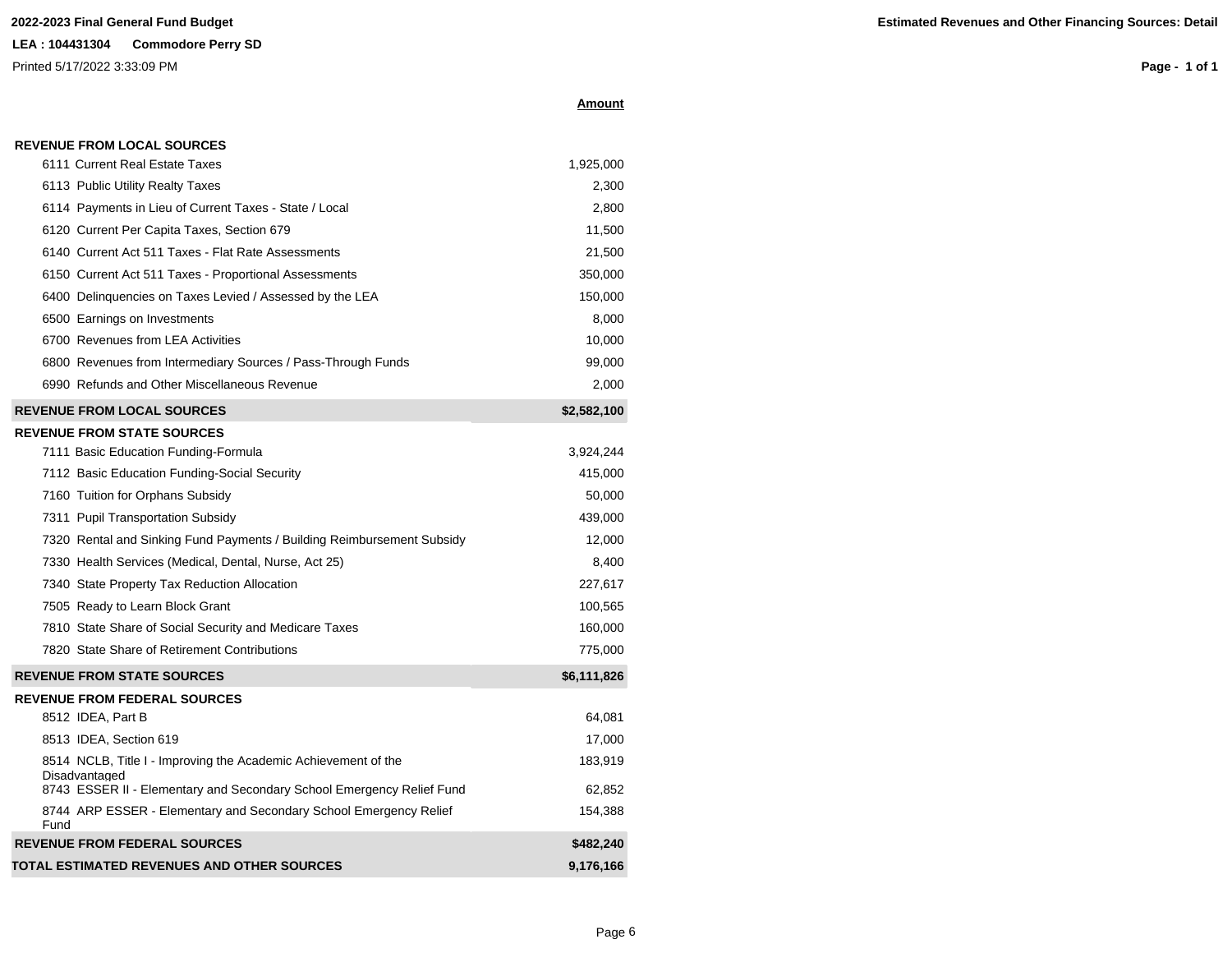#### **2022-2023 Final General Fund Budget Real Estate Tax Rate (RETR) Report**

**AUN: 104431304 Commodore Perry SD** Printed 5/17/2022 3:33:12 PM

#### **Multi-County Rebalancing Based on Methodology of Section 672.1 of School Code**

|      | Act 1 Index (current): 4.7%                           |               |               |
|------|-------------------------------------------------------|---------------|---------------|
|      | <b>Calculation Method:</b>                            | Rate          |               |
|      | Approx. Tax Revenue from RE Taxes:                    | \$1,925,000   |               |
|      | <b>Amount of Tax Relief for Homestead Exclusions</b>  | \$227,617     |               |
|      | <b>Total Approx. Tax Revenue:</b>                     | \$2,152,617   |               |
|      | Approx. Tax Levy for Tax Rate Calculation:            | \$2,409,627   |               |
|      |                                                       | <b>Mercer</b> | <b>Total</b>  |
|      | 2021-22 Data                                          |               |               |
|      | a. Assessed Value                                     | \$39,857,550  | \$39,857,550  |
|      | b. Real Estate Mills                                  | 56.0000       |               |
| L.   | 2022-23 Data                                          |               |               |
|      | c. 2020 STEB Market Value                             | \$188,341,505 | \$188,341,505 |
|      | d. Assessed Value                                     | \$42,274,150  | \$42,274,150  |
|      | e. Assessed Value of New Constr/ Renov                | \$0           | \$0           |
|      | 2021-22 Calculations                                  |               |               |
|      | f. 2021-22 Tax Levy                                   | \$2,232,023   | \$2,232,023   |
|      | $(a * b)$                                             |               |               |
|      | 2022-23 Calculations                                  |               |               |
|      | g. Percent of Total Market Value                      | 100.00000%    | 100.00000%    |
| II.  | h. Rebalanced 2021-22 Tax Levy                        | \$2,232,023   | \$2,232,023   |
|      | (f Total $*$ g)                                       |               |               |
|      | i. Base Mills Subject to Index                        | 56.0000       |               |
|      | (h / a * 1000) if no reassessment                     |               |               |
|      | $(h / (d-e) * 1000)$ if reassessment                  |               |               |
|      | <b>Calculation of Tax Rates and Levies Generated</b>  |               |               |
|      | j. Weighted Avg. Collection Percentage                | 88.22143%     | 88.22143%     |
|      | k. Tax Levy Needed                                    | \$2,409,627   | \$2,409,627   |
|      | (Approx. Tax Levy * g)                                |               |               |
|      | I. 2022-23 Real Estate Tax Rate                       | 57,0000       |               |
|      | $(k/d * 1000)$                                        |               |               |
| III. | m. Tax Levy Generated by Mills                        | \$2,409,627   | \$2,409,627   |
|      | $(1/1000 * d)$                                        |               |               |
|      | n. Tax Levy minus Tax Relief for Homestead Exclusions |               | \$2,182,010   |
|      | (m - Amount of Tax Relief for Homestead Exclusions)   |               |               |
|      | o. Net Tax Revenue Generated By Mills                 |               | \$1,925,000   |
|      | (n * Est. Pct. Collection)                            |               |               |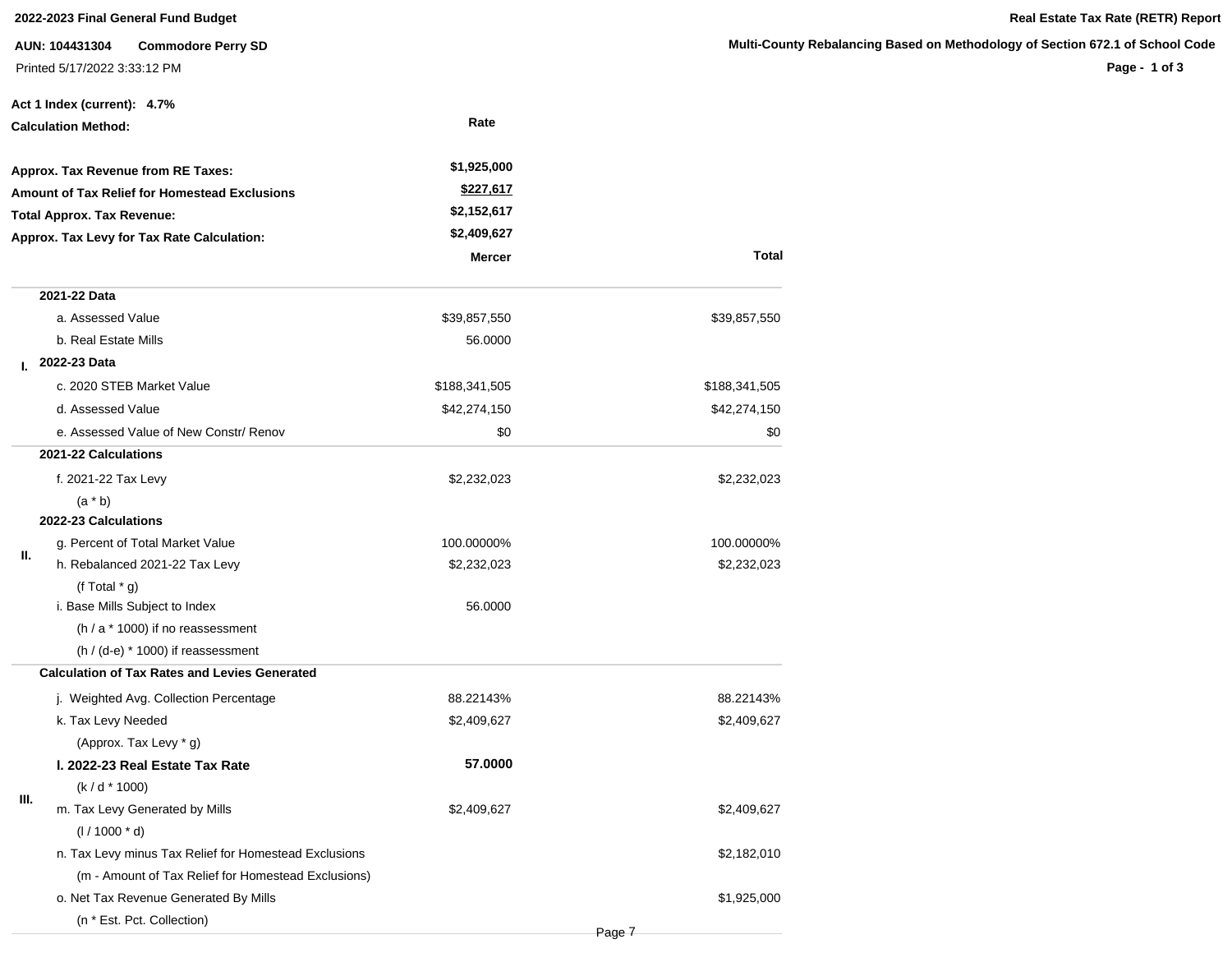|                                                      | 2022-2023 Final General Fund Budget         |               |                           |
|------------------------------------------------------|---------------------------------------------|---------------|---------------------------|
|                                                      | <b>Commodore Perry SD</b><br>AUN: 104431304 |               | <b>Multi-County Rebal</b> |
|                                                      | Printed 5/17/2022 3:33:12 PM                |               |                           |
|                                                      | Act 1 Index (current): 4.7%                 |               |                           |
|                                                      | <b>Calculation Method:</b>                  | Rate          |                           |
|                                                      | Approx. Tax Revenue from RE Taxes:          | \$1,925,000   |                           |
| <b>Amount of Tax Relief for Homestead Exclusions</b> |                                             | \$227,617     |                           |
|                                                      | <b>Total Approx. Tax Revenue:</b>           | \$2,152,617   |                           |
|                                                      | Approx. Tax Levy for Tax Rate Calculation:  | \$2,409,627   |                           |
|                                                      |                                             | <b>Mercer</b> | <b>Total</b>              |
|                                                      | <b>Index Maximums</b>                       |               |                           |
|                                                      | p. Maximum Mills Based On Index             | 58.6320       |                           |
|                                                      | $(i * (1 + Index))$                         |               |                           |
|                                                      | q. Mills In Excess of Index                 | 0.0000        |                           |
|                                                      | $(if (l > p), (l - p))$                     |               |                           |
|                                                      | r. Maximum Tax Levy Based On Index          | \$2,478,618   | \$2,478,618               |
| IV.                                                  | $(p / 1000 * d)$                            |               |                           |
|                                                      | s. Millage Rate within Index?               | Yes           |                           |
|                                                      | $($ lf $I > p$ Then No)                     |               |                           |
|                                                      | t. Tax Levy In Excess of Index              | \$0           | \$0                       |
|                                                      | $(if (m > r), (m - r))$                     |               |                           |
|                                                      | u. Tax Revenue In Excess of Index           | \$0           | \$0                       |
|                                                      | (t * Est. Pct. Collection)                  |               |                           |

|    | Information Related to Property Tax Relief    |            |          |
|----|-----------------------------------------------|------------|----------|
|    | Assessed Value Exclusion per Homestead        | \$3.202.00 |          |
| v. | Number of Homestead/Farmstead Properties      | 1255       | 1255     |
|    | Median Assessed Value of Homestead Properties |            | \$24.990 |

Page 8

### **Real Estate Tax Rate (RETR) Report**

#### **Mancing Based on Methodology of Section 672.1 of School Code**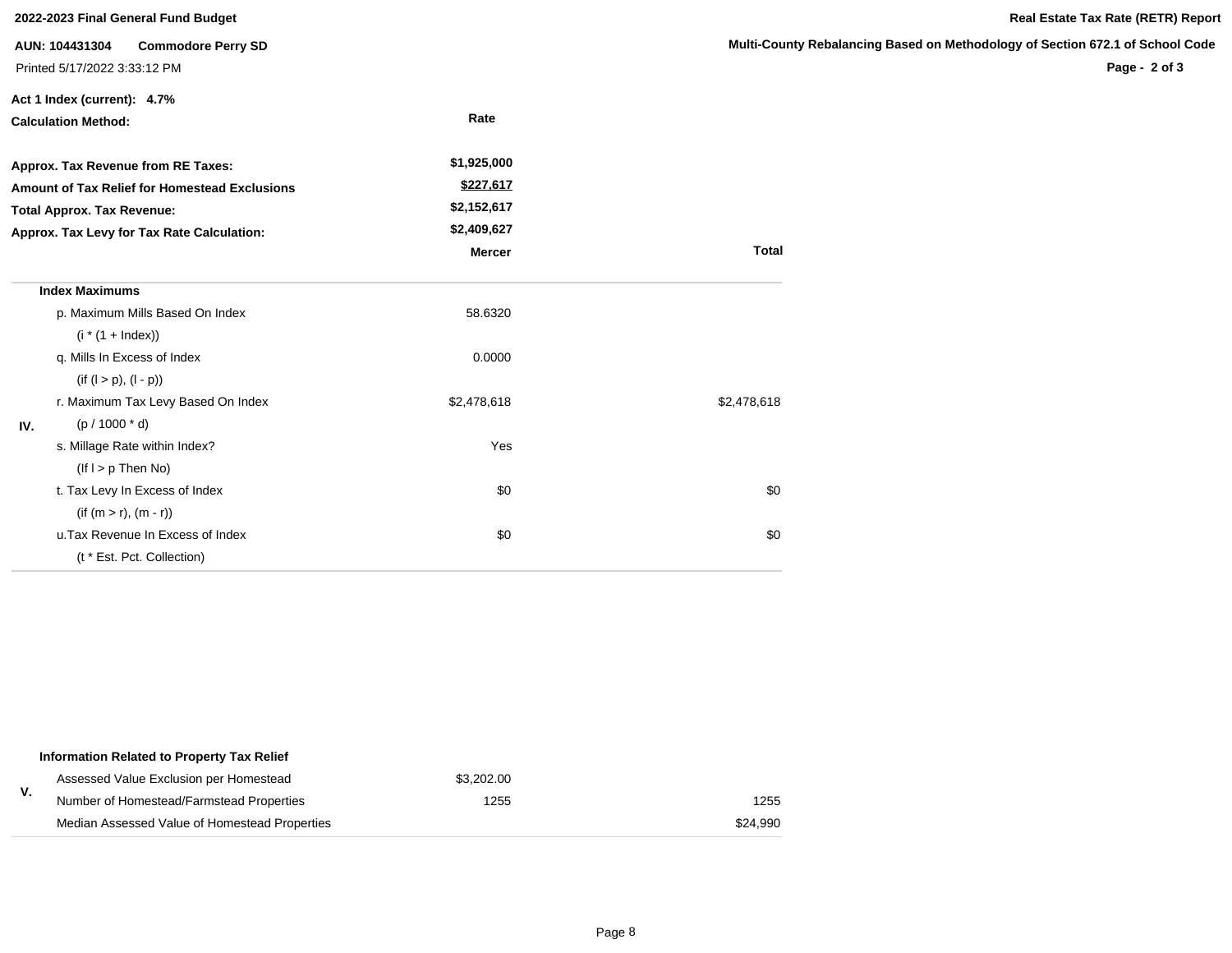| 2022-2023 Final General Fund Budget                                                                                                                                    |                                                                  |                  |                      | <b>Real Estate Tax Rate (RETR) Report</b> |                                                                                                |
|------------------------------------------------------------------------------------------------------------------------------------------------------------------------|------------------------------------------------------------------|------------------|----------------------|-------------------------------------------|------------------------------------------------------------------------------------------------|
| AUN: 104431304<br><b>Commodore Perry SD</b><br>Printed 5/17/2022 3:33:12 PM                                                                                            |                                                                  |                  |                      |                                           | Multi-County Rebalancing Based on Methodology of Section 672.1 of School Code<br>Page - 3 of 3 |
| Act 1 Index (current): 4.7%<br><b>Calculation Method:</b>                                                                                                              | Rate                                                             |                  |                      |                                           |                                                                                                |
| Approx. Tax Revenue from RE Taxes:<br>Amount of Tax Relief for Homestead Exclusions<br><b>Total Approx. Tax Revenue:</b><br>Approx. Tax Levy for Tax Rate Calculation: | \$1,925,000<br>\$227,617<br>\$2,152,617<br>\$2,409,627<br>Mercer |                  | <b>Total</b>         |                                           |                                                                                                |
| State Property Tax Reduction Allocation used for: Homestead Exclusions<br>Prior Year State Property Tax Reduction Allocation used for: Homestead Exclusions            |                                                                  | \$227,617<br>\$0 | Lowering RE Tax Rate | \$0                                       | \$227,617<br>\$0                                                                               |
| <b>Amount of Tax Relief from State/Local Sources</b>                                                                                                                   |                                                                  |                  |                      |                                           | \$227,617                                                                                      |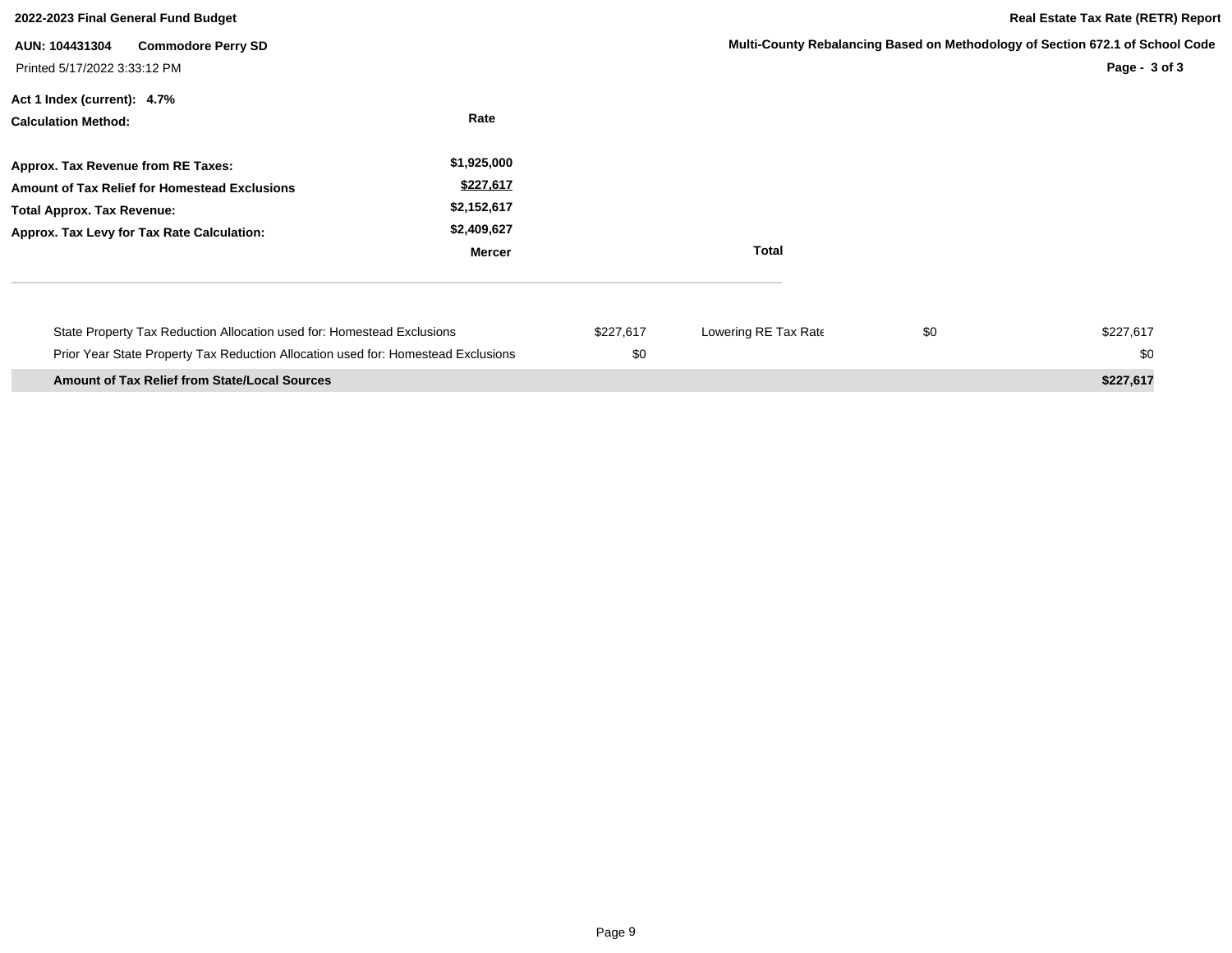**LEA : 104431304 Commodore Perry SD** Printed 5/17/2022 3:33:13 PM

## **2022-2023 Final General Fund Budget Local Education Agency Tax Data Page - 1 of 1 REAL ESTATE, PER CAPITA (SEC. 679), EIT/PIT (ACT 1), LOCAL ENABLING (ACT 511)**

# **CODE**

|         | 6111 Current Real Estate Taxes                                 |                             | Amount of Tax Relief for    | Tax Levy Minus Homestead |                          | Net Tax Revenue             |
|---------|----------------------------------------------------------------|-----------------------------|-----------------------------|--------------------------|--------------------------|-----------------------------|
|         | County Name Taxable Assessed Value<br><b>Real Estate Mills</b> | Tax Levy Generated by Mills | <b>Homestead Exclusions</b> | Exclusions               | <b>Percent Collected</b> | <b>Generated By Mills</b>   |
| Mercer  | 42,274,150<br>57.0000                                          | 2,409,627                   |                             |                          |                          | 88.22143%                   |
| Totals: | 42,274,150                                                     | 2,409,627 -                 |                             | $227,617 =$              | 2,182,010 X              | $88.22143\% =$<br>1,925,000 |
|         |                                                                |                             |                             |                          |                          |                             |
|         |                                                                |                             | Rate                        |                          |                          | <b>Estimated Revenue</b>    |
| 6120    | Current Per Capita Taxes, Section 679                          |                             | \$5.00                      |                          |                          | 11,500                      |
| 6140    | Current Act 511 Taxes- Flat Rate Assessments                   |                             | Rate                        | Add'l Rate (if appl.)    | Tax Levy                 | <b>Estimated Revenue</b>    |
| 6141    | Current Act 511 Per Capita Taxes                               |                             | \$5.00                      | \$0.00                   | 11,500                   | 11,500                      |
| 6142    | Current Act 511 Occupation Taxes- Flat Rate                    |                             | \$0.00                      | \$0.00                   | $\Omega$                 | $\Omega$                    |
| 6143    | <b>Current Act 511 Local Services Taxes</b>                    |                             | \$10.00                     | \$0.00                   | 10,000                   | 10,000                      |
| 6144    | <b>Current Act 511 Trailer Taxes</b>                           |                             | \$0.00                      | \$0.00                   | $\Omega$                 | 0                           |
| 6145    | Current Act 511 Business Privilege Taxes- Flat Rate            |                             | \$0.00                      | \$0.00                   | $\Omega$                 |                             |
| 6146    | Current Act 511 Mechanical Device Taxes- Flat Rate             |                             | \$0.00                      | \$0.00                   | $\Omega$                 |                             |
| 6149    | Current Act 511 Taxes, Other Flat Rate Assessments             |                             | \$0.00                      | \$0.00                   | $\mathbf 0$              | n                           |
|         | Total Current Act 511 Taxes - Flat Rate Assessments            |                             |                             |                          | 21,500                   | 21,500                      |
| 6150    | Current Act 511 Taxes- Proportional Assessments                |                             | Rate                        | Add'l Rate (if appl.)    | <b>Tax Levy</b>          | <b>Estimated Revenue</b>    |
| 6151    | Current Act 511 Earned Income Taxes                            |                             | 0.500%                      | 0.000%                   | 350,000                  | 350,000                     |
| 6152    | <b>Current Act 511 Occupation Taxes</b>                        |                             | 0.000                       | 0.000                    | 0                        | 0                           |
| 6153    | Current Act 511 Real Estate Transfer Taxes                     |                             | 0.000%                      | 0.000%                   | $\Omega$                 |                             |
| 6154    | <b>Current Act 511 Amusement Taxes</b>                         |                             | 0.000%                      | 0.000%                   | $\Omega$                 |                             |
| 6155    | Current Act 511 Business Privilege Taxes                       |                             | 0.000                       | 0.000                    | $\Omega$                 |                             |
| 6156    | Current Act 511 Mechanical Device Taxes- Percentage            |                             | 0.000%                      | 0.000%                   | $\Omega$                 |                             |
| 6157    | <b>Current Act 511 Mercantile Taxes</b>                        |                             | 0.000                       | 0.000                    | 0                        |                             |
| 6159    | Current Act 511 Taxes, Other Proportional Assessments          |                             | 0                           | 0                        | $\Omega$                 | 0                           |
|         | Total Current Act 511 Taxes- Proportional Assessments          |                             |                             |                          | 350,000                  | 350,000                     |
|         | <b>Total Act 511, Current Taxes</b>                            |                             |                             |                          |                          | 371,500                     |
|         |                                                                | Act 511 Tax Limit           | $\rightarrow$               | 188,341,505 X            | 12                       | 2,260,098                   |
|         |                                                                |                             |                             | <b>Market Value</b>      | <b>Mills</b>             | (511 Limit)                 |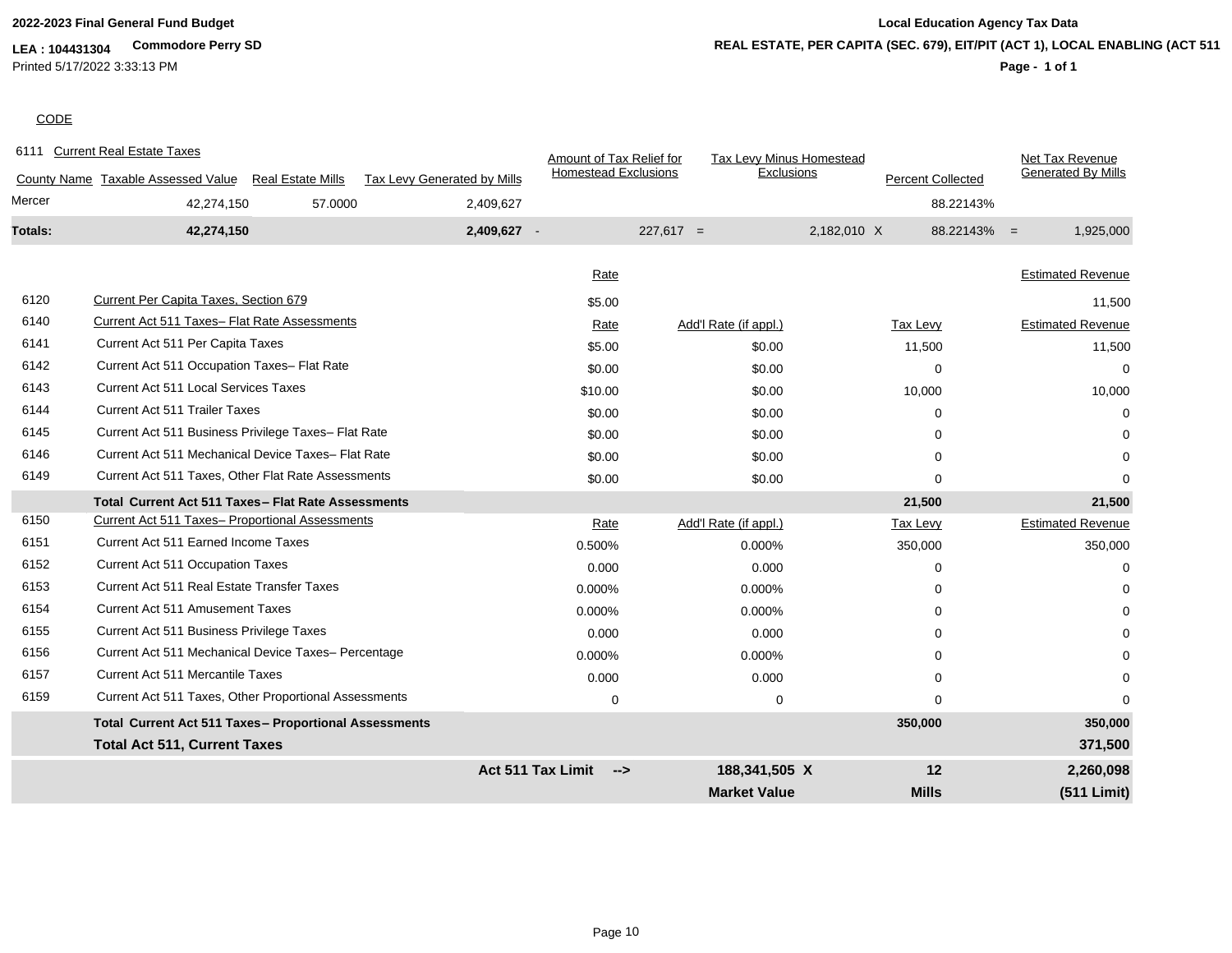Printed 5/17/2022 3:33:15 PM

|                            |                                                 | Tax Rate Charged in:    |         |                              |                                   |       | <b>Additional Tax Rate</b>             |         |                              |                                   |
|----------------------------|-------------------------------------------------|-------------------------|---------|------------------------------|-----------------------------------|-------|----------------------------------------|---------|------------------------------|-----------------------------------|
| Tax<br><b>Functio</b><br>n | <b>Description</b>                              | 2021-22<br>(Rebalanced) | 2022-23 | Percent<br>Change in<br>Rate | Less than<br>or equal to<br>Index | Index | Charged in:<br>2021-22<br>(Rebalanced) | 2022-23 | Percent<br>Change in<br>Rate | Less than<br>or equal to<br>Index |
| 6111                       | <b>Current Real Estate Taxes</b>                |                         |         |                              |                                   |       |                                        |         |                              |                                   |
|                            | Mercer                                          | 56,0000                 | 57,0000 | 1.79%                        | Yes                               | 4.7%  |                                        |         |                              |                                   |
| 6120                       | Current Per Capita Taxes, Section 679           | \$5.00                  | \$5.00  | $0.00\%$                     | <b>Yes</b>                        | 4.7%  |                                        |         |                              |                                   |
|                            | Current Act 511 Taxes- Flat Rate Assessments    |                         |         |                              |                                   |       |                                        |         |                              |                                   |
| 6141                       | Current Act 511 Per Capita Taxes                | \$5.00                  | \$5.00  | $0.00\%$                     | Yes                               | 4.7%  |                                        |         |                              |                                   |
| 6143                       | Current Act 511 Local Services Taxes            | \$10.00                 | \$10.00 | $0.00\%$                     | Yes                               | 4.7%  |                                        |         |                              |                                   |
|                            | Current Act 511 Taxes- Proportional Assessments |                         |         |                              |                                   |       |                                        |         |                              |                                   |
| 6151                       | Current Act 511 Earned Income Taxes             | 0.500%                  | 0.500%  | 0.00%                        | Yes                               | 4.7%  |                                        |         |                              |                                   |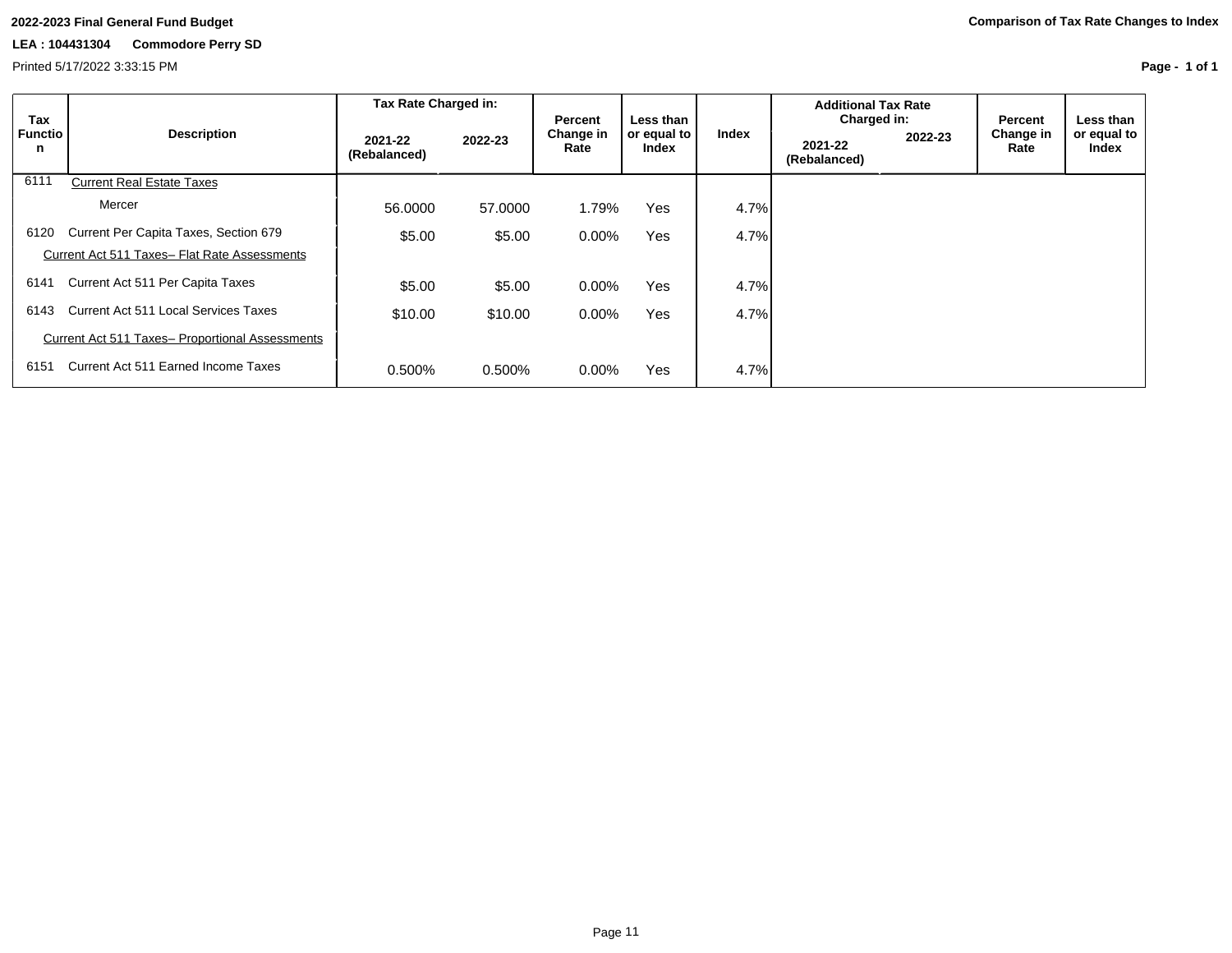| LEA: 104431304<br><b>Commodore Perry SD</b>                  |               |
|--------------------------------------------------------------|---------------|
| Printed 5/17/2022 3:33:16 PM                                 | Page - 1 of 1 |
| <b>Description</b>                                           | Amount        |
| 1000 Instruction                                             |               |
| 1100 Regular Programs - Elementary / Secondary               | 4,527,298     |
| 1200 Special Programs - Elementary / Secondary               | 1,052,100     |
| 1300 Vocational Education                                    | 571.365       |
| 1400 Other Instructional Programs - Elementary / Secondary   | 45,617        |
| <b>Total Instruction</b>                                     | \$6,196,380   |
| 2000 Support Services                                        |               |
| 2100 Support Services - Students                             | 377,065       |
| 2200 Support Services - Instructional Staff                  | 334,328       |
| 2300 Support Services - Administration                       | 977.067       |
| 2400 Support Services - Pupil Health                         | 128,835       |
| 2500 Support Services - Business                             | 5,500         |
| 2600 Operation and Maintenance of Plant Services             | 1,194,145     |
| 2700 Student Transportation Services                         | 590,000       |
| 2900 Other Support Services                                  | 6,000         |
| <b>Total Support Services</b>                                | \$3,612,940   |
| 3000 Operation of Non-Instructional Services                 |               |
| 3200 Student Activities                                      | 275,480       |
| <b>Total Operation of Non-Instructional Services</b>         | \$275,480     |
| 5000 Other Expenditures and Financing Uses                   |               |
| 5100 Debt Service / Other Expenditures and Financing Uses    | 304,559       |
| <b>Total Other Expenditures and Financing Uses</b>           | \$304,559     |
| <b>Total Estimated Expenditures and Other Financing Uses</b> | \$10,389,359  |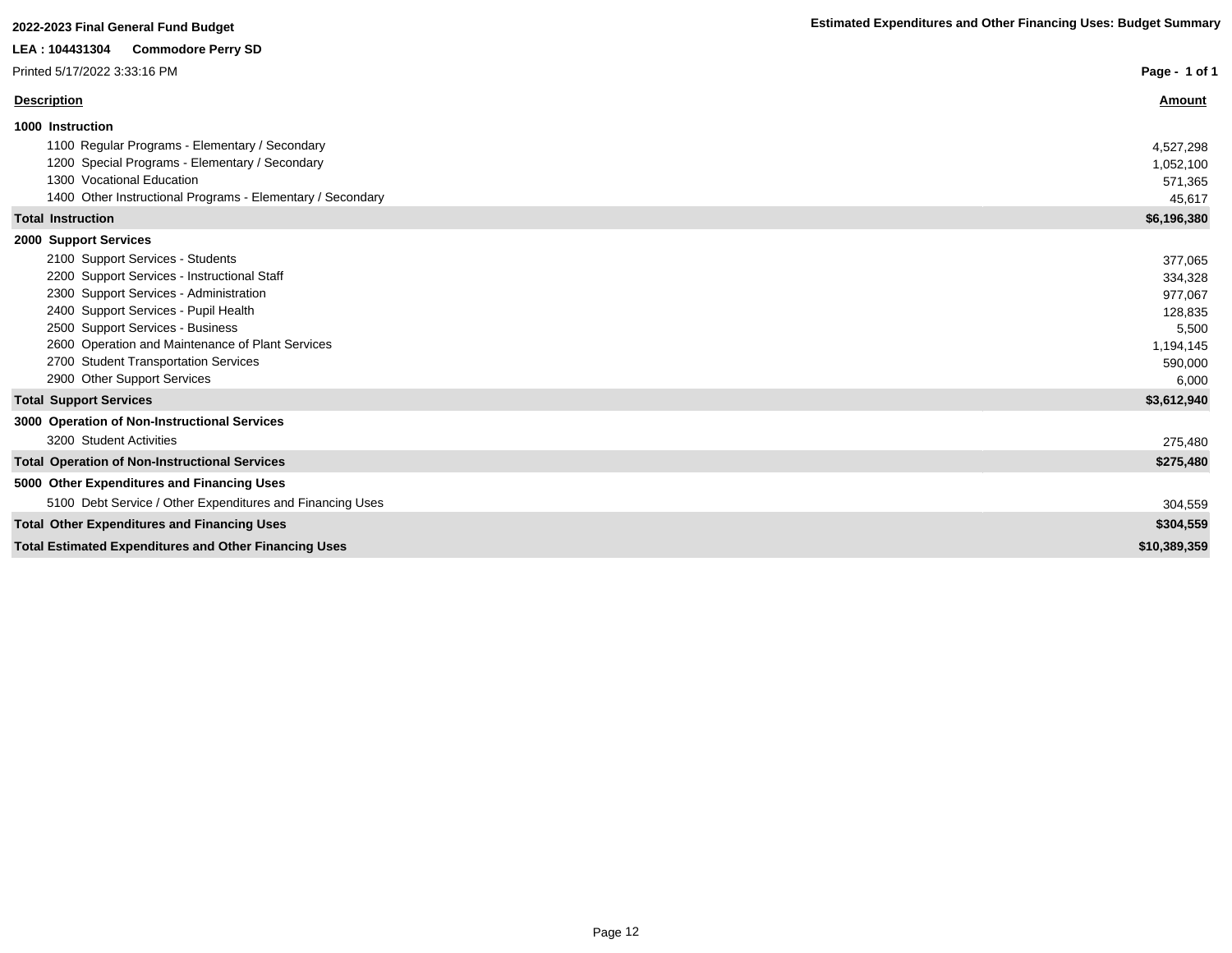| 2022-2023 Final General Fund Budget                         | <b>Estimated Expenditures and Other Financing Uses: Detail</b> |
|-------------------------------------------------------------|----------------------------------------------------------------|
| LEA: 104431304<br><b>Commodore Perry SD</b>                 |                                                                |
| Printed 5/17/2022 3:33:17 PM                                | Page - 1 of 3                                                  |
| <b>Description</b>                                          | <u>Amount</u>                                                  |
| 1000 Instruction                                            |                                                                |
| 1100 Regular Programs - Elementary / Secondary              |                                                                |
| 100 Personnel Services - Salaries                           | 2,310,781                                                      |
| 200 Personnel Services - Employee Benefits                  | 1,751,417                                                      |
| 300 Purchased Professional and Technical Services           | 50,000                                                         |
| 400 Purchased Property Services                             | 14,200                                                         |
| 500 Other Purchased Services                                | 300,600                                                        |
| 600 Supplies                                                | 97,000                                                         |
| 700 Property                                                | 3,000                                                          |
| 800 Other Objects                                           | 300                                                            |
| <b>Total Regular Programs - Elementary / Secondary</b>      | \$4,527,298                                                    |
| 1200 Special Programs - Elementary / Secondary              |                                                                |
| 100 Personnel Services - Salaries                           | 435,000                                                        |
| 200 Personnel Services - Employee Benefits                  | 350,200                                                        |
| 300 Purchased Professional and Technical Services           | 101,500                                                        |
| 400 Purchased Property Services                             | 155,400                                                        |
| 500 Other Purchased Services                                | 4,000                                                          |
| 600 Supplies                                                | 4,000                                                          |
| 700 Property<br>800 Other Objects                           | 1,000                                                          |
| <b>Total Special Programs - Elementary / Secondary</b>      | 1,000<br>\$1,052,100                                           |
| 1300 Vocational Education                                   |                                                                |
| 100 Personnel Services - Salaries                           | 209,500                                                        |
| 200 Personnel Services - Employee Benefits                  | 135,865                                                        |
| 400 Purchased Property Services                             | 2,000                                                          |
| 500 Other Purchased Services                                | 200,000                                                        |
| 600 Supplies                                                | 19,000                                                         |
| 700 Property                                                | 5,000                                                          |
| <b>Total Vocational Education</b>                           | \$571,365                                                      |
| 1400 Other Instructional Programs - Elementary / Secondary  |                                                                |
| 100 Personnel Services - Salaries                           | 30,803                                                         |
| 200 Personnel Services - Employee Benefits                  | 13,314                                                         |
| 600 Supplies                                                | 1,500                                                          |
| Total Other Instructional Programs - Elementary / Secondary | \$45,617                                                       |
| <b>Total Instruction</b>                                    | \$6,196,380                                                    |
| 2000 Support Services                                       |                                                                |
| 2100 Support Services - Students                            |                                                                |
| 100 Personnel Services - Salaries                           | 149,000                                                        |
| 200 Personnel Services - Employee Benefits                  | 108,535                                                        |
| 300 Purchased Professional and Technical Services           | 54,578                                                         |
| 400 Purchased Property Services                             | 200                                                            |
| 600 Supplies                                                | 1,900                                                          |
| 700 Property                                                | 62,852                                                         |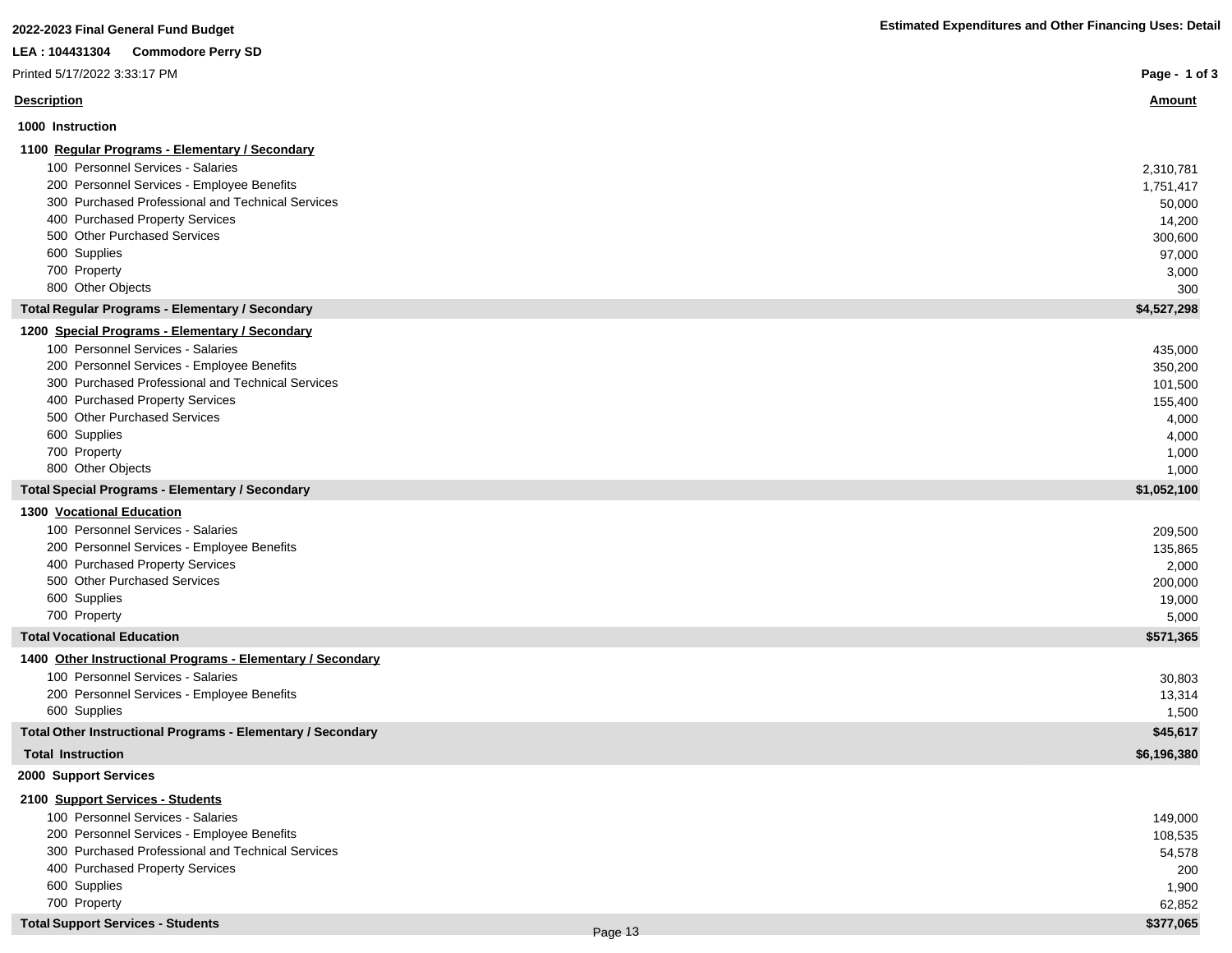## **2022-2023 Final General Fund Budget Estimated Expenditures and Other Financing Uses: Detail LEA : 104431304 Commodore Perry SD** Printed 5/17/2022 3:33:17 PM

| Printed 5/17/2022 3:33:17 PM                        | Page - 2 of 3 |
|-----------------------------------------------------|---------------|
| <b>Description</b>                                  | Amount        |
| 2200 Support Services - Instructional Staff         |               |
| 100 Personnel Services - Salaries                   | 73,000        |
| 200 Personnel Services - Employee Benefits          | 53,228        |
| 300 Purchased Professional and Technical Services   | 116,500       |
| 400 Purchased Property Services                     | 400           |
| 500 Other Purchased Services                        | 5,000         |
| 600 Supplies                                        | 84,200        |
| 800 Other Objects                                   | 2,000         |
| <b>Total Support Services - Instructional Staff</b> | \$334,328     |
| 2300 Support Services - Administration              |               |
| 100 Personnel Services - Salaries                   | 578,805       |
| 200 Personnel Services - Employee Benefits          | 310,187       |
| 300 Purchased Professional and Technical Services   | 57,000        |
| 500 Other Purchased Services                        | 15,800        |
| 600 Supplies                                        | 6,000         |
| 800 Other Objects                                   | 9,275         |
| <b>Total Support Services - Administration</b>      | \$977,067     |
| 2400 Support Services - Pupil Health                |               |
| 100 Personnel Services - Salaries                   | 66,500        |
| 200 Personnel Services - Employee Benefits          | 31,355        |
| 300 Purchased Professional and Technical Services   | 24,480        |
| 500 Other Purchased Services                        | 500           |
| 600 Supplies                                        | 3,000         |
| 700 Property                                        | 3,000         |
| <b>Total Support Services - Pupil Health</b>        | \$128,835     |
| 2500 Support Services - Business                    |               |
| 300 Purchased Professional and Technical Services   | 4,000         |
| 600 Supplies                                        | 1,500         |
| <b>Total Support Services - Business</b>            | \$5,500       |
| 2600 Operation and Maintenance of Plant Services    |               |

| 100 Personnel Services - Salaries                        | 103,654     |
|----------------------------------------------------------|-------------|
| 200 Personnel Services - Employee Benefits               | 64,291      |
| 400 Purchased Property Services                          | 785,000     |
| 500 Other Purchased Services                             | 51,200      |
| 600 Supplies                                             | 180,000     |
| 700 Property                                             | 10,000      |
| <b>Total Operation and Maintenance of Plant Services</b> | \$1,194,145 |
| 2700 Student Transportation Services                     |             |
| 500 Other Purchased Services                             | 590.000     |

**Total Student Transportation Services \$590,000 2900 Other Support Services** 500 Other Purchased Services 6,000

**Total Other Support Services \$6,000 Total Support Services \$3,612,940** Page 14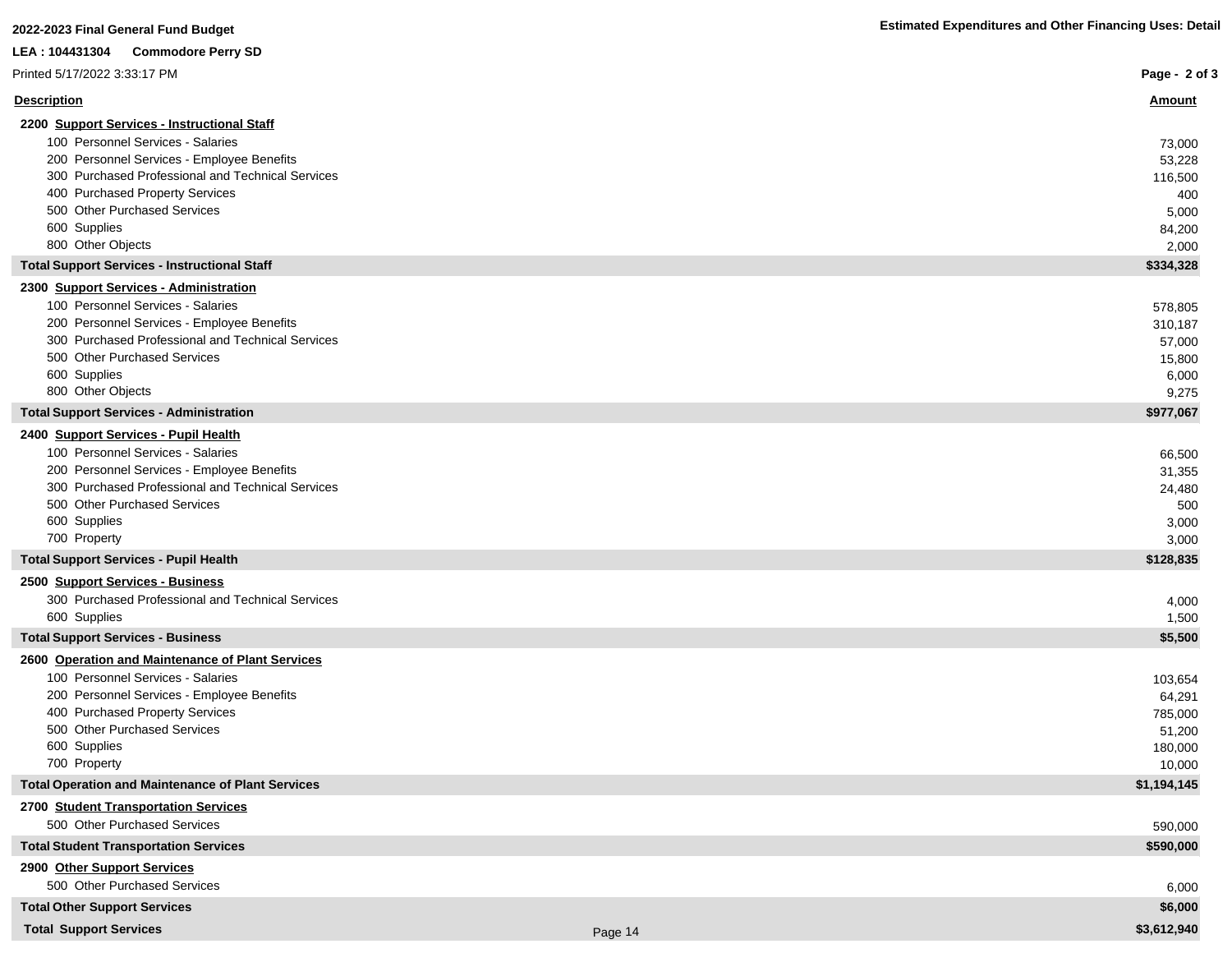| Page - 3 of 3 |
|---------------|
| Amount        |
|               |
|               |
| 111,000       |
| 44,680        |
| 53,000        |
| 38,000        |
| 25,800        |
| 3,000         |
| \$275,480     |
| \$275,480     |
|               |
|               |
| 304,559       |
| \$304,559     |
| \$304,559     |
| \$10,389,359  |
|               |